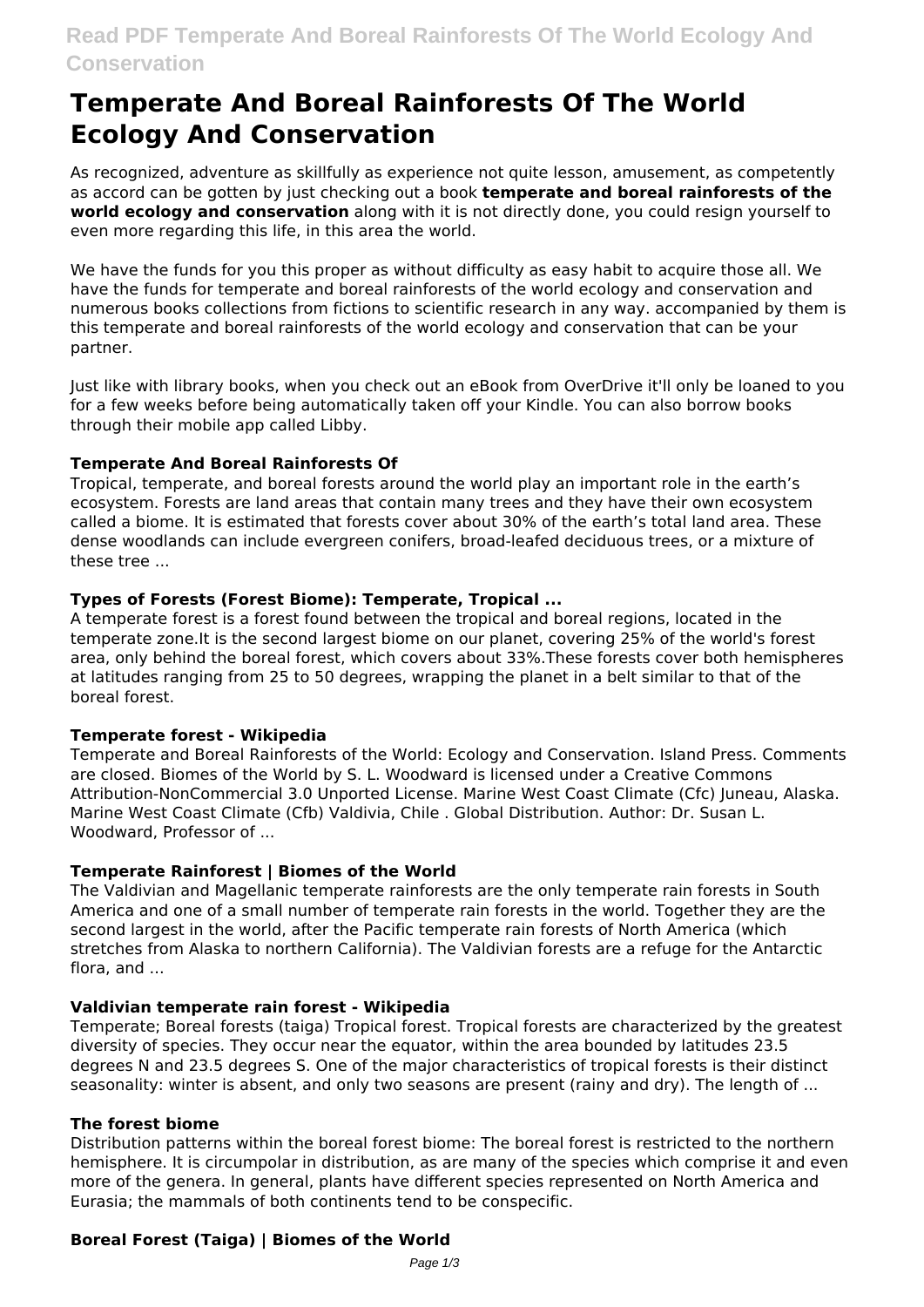# **Read PDF Temperate And Boreal Rainforests Of The World Ecology And Conservation**

They are warmer and more diverse than boreal forests. However, they are not as warm or diverse as rainforests. Temperate forests are also wetter than deserts but drier than rainforests. This is because temperate forests are located in areas that have a mild climate. Mild climates are mainly found around the mid-latitudes. South American and Australian temperate forests have many plants and ...

#### **Temperate Forest Biome - Ask a Biologist**

But rainforests are perhaps the most endangered habitat on earth and most vulnerable to deforestation. Each year, some 140,000 sq km of rainforests are destroyed. Rainforests are being felled for timber by logging companies and cleared by people for farming. The most endangered rainforests are those in West Africa, where human populations are doubling every 20 years, and in Central America and ...

# **Tropical rainforests | WWF**

Currently, forests in Indonesia, Canada's Boreal, and Brazil are being logged for next season's fashion and apparel. Many industry leaders have been unaware that their stylish creations are made from the world's most integral forests. With Canopy's help, brand leaders are transforming supply chains, and taking Endangered Forests out of fabric. Through our CanopyStyle initiative, we ...

#### **CanopyStyle | Transforming supply chains and taking ...**

Boreal Climate OR Taiga Climate OR Siberian Climate OR Cool Temperate Continental Climate OR Continental Sub-Polar Climate. ... Unlike rainforests, they occur in homogeneous groups [Pure stands]. This saves time, costs and enhances the commercial value of the felled timber. Lumbering is normally carried out in the winter when the sap ceases to flow. This makes felling much simpler. The snow ...

#### **Taiga Climate | Coniferous Forests & Lumbering - PMF IAS**

Boreal Forests; Chaparral; Coniferous Forest; Desert; Desert Scrub; Ice Caps; Temperate Deciduous Forest; Temperate Grasslands; Tropical Rainforest ; Tropical Savanna; Select Page. Biomes. Explore each of these terrestrial biomes to learn about the plants and animals in them. Did you know that a biome is defined by the dominant plants in an area? They are broad regions that are full of many ...

#### **Biomes | World Biomes | The Wild ... - The Wild Classroom**

As they move closer to the poles, these forests gradually become boreal forests, which have both coniferous and deciduous trees. The region in which temperate forests lies is known as the temperate zone. The temperate zone is a region that is characterized by some of the globe's widest changes in seasons. Temperate forests have several subcategories including deciduous, broadleaf, mixed ...

#### **Where Are Temperate Forests Found? - WorldAtlas**

18, The warming trend threatens to transform the boreal forest area into grassland, parkland, or temperate forest, introducing a significant shift in species of both plants and animals. 19.

#### **30 Fascinating Facts About the Boreal Forest - Treehugger**

There are three general types of forest that exist: temperate, tropical, and boreal. Experts estimate that these forests cover approximately one-third of Earth's surface. Temperate forests are found across eastern North America and Eurasia. The temperatures of temperate forests vary throughout the year because of the four distinct seasons at these latitudes. Precipitation is abundant and ...

#### **Forest Biome - National Geographic Society**

Temperate deciduous forests are found within the temperate latitudes, just like Tropical Rainforests are found within the Tropics (makes sense, right?). In the southern hemisphere, temperate forests can be found on the southern tip of South America and in Eastern Australia. In the northern hemisphere, they can be found in northeast Asia (China ...

#### **Temperate Deciduous Forests: Biome Information, Facts**

Temperate Rainforests: This one is special because it receives enough rain to be considered a rainforest (175–200 cm [68–78 inches]/year), but it is found in temperate regions and is therefore not quite as productive as a tropical rainforest. Examples are those in the Pacific Northwest of